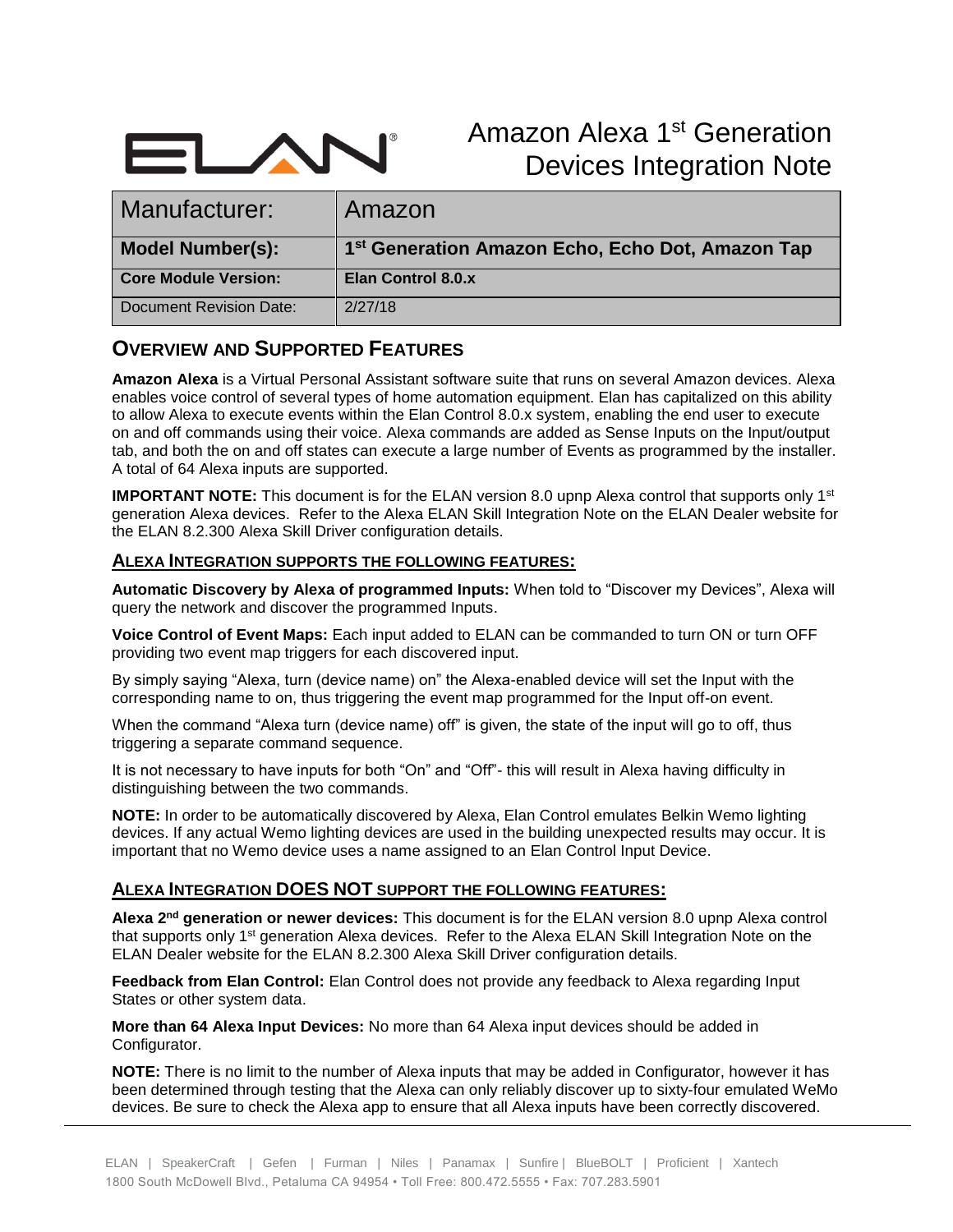# **CONFIGURATION OVERVIEW**

Integration with Amazon Alexa requires the manual addition of an Input Controller on the Input/Output tab and the creation of one or more Inputs assigned to the Input Controller. Once the Inputs have been created, Event Maps may be assigned to perform actions within the Elan Control system in response to state changes initiated by Alexa

#### **ADDING AN INPUT CONTROLLER AND INPUTS:**

From the Input/Output tab in Configurator:

Right Click the Sense Inputs heading and select "Add New Input Controller". The "Add New Input Controller" dialog box will be displayed:

| <b>Add New Input Controller</b>                                                                                                                                                                                                   |                                                                                                                                                                                                    | $\vert x \vert$                                                      |
|-----------------------------------------------------------------------------------------------------------------------------------------------------------------------------------------------------------------------------------|----------------------------------------------------------------------------------------------------------------------------------------------------------------------------------------------------|----------------------------------------------------------------------|
| Name                                                                                                                                                                                                                              | <b>New Device</b>                                                                                                                                                                                  |                                                                      |
| Device Type                                                                                                                                                                                                                       |                                                                                                                                                                                                    | Show Unsupported Devices                                             |
| <b>Name</b>                                                                                                                                                                                                                       | Version                                                                                                                                                                                            | Vendor                                                               |
| Amazon Echo<br>g1 Extender Input Controller<br>Global Cache Input Module<br><b>HC/SC Extender Input Controller</b><br><b>M8 Sense Inputs</b><br>S12 Sense Inputs<br>S1616A Sense Inputs<br>Tapko SIM-KNX<br>UPB IO Module (Input) | 8.0 Build 25.0 Rel<br>8.0 Build 25.0 Rel<br>8.0 Build 25.0 Rel<br>8.0 Build 25.0 Rel<br>8.0 Build 25.0 Rel<br>8.0 Build 25.0 Rel<br>8.0 Build 25.0 Rel<br>8.0 Build 25.0 Rel<br>8.0 Build 25.0 Rel | Elan<br>Flan<br>Elan<br>Flan<br>Flan<br>Elan<br>Flan<br>Flan<br>Elan |
| Search Folder<br><b>Search For Devices</b>                                                                                                                                                                                        | Cancel                                                                                                                                                                                             | 0K                                                                   |

- Select "Amazon Echo" from the list of available Input Controllers and click "OK".
- Set the settings to upnp mode.
- Expand the list of Inputs assigned to the Input Controller by clicking the "+" sign next to the name.
- Right Click the "No Inputs" Input placeholder and select "Add New Input"
	- $\circ$  Assign a unique and user friendly name to the device. This is the name that will be discovered by Alexa and the command that must be spoken to trigger the event.
	- $\circ$  Since there may be multiple zones that are to be controlled be sure to specify the zone location and device to be controlled in the input name. For example, use specific names such as "Kitchen lights" or "Dining room lights".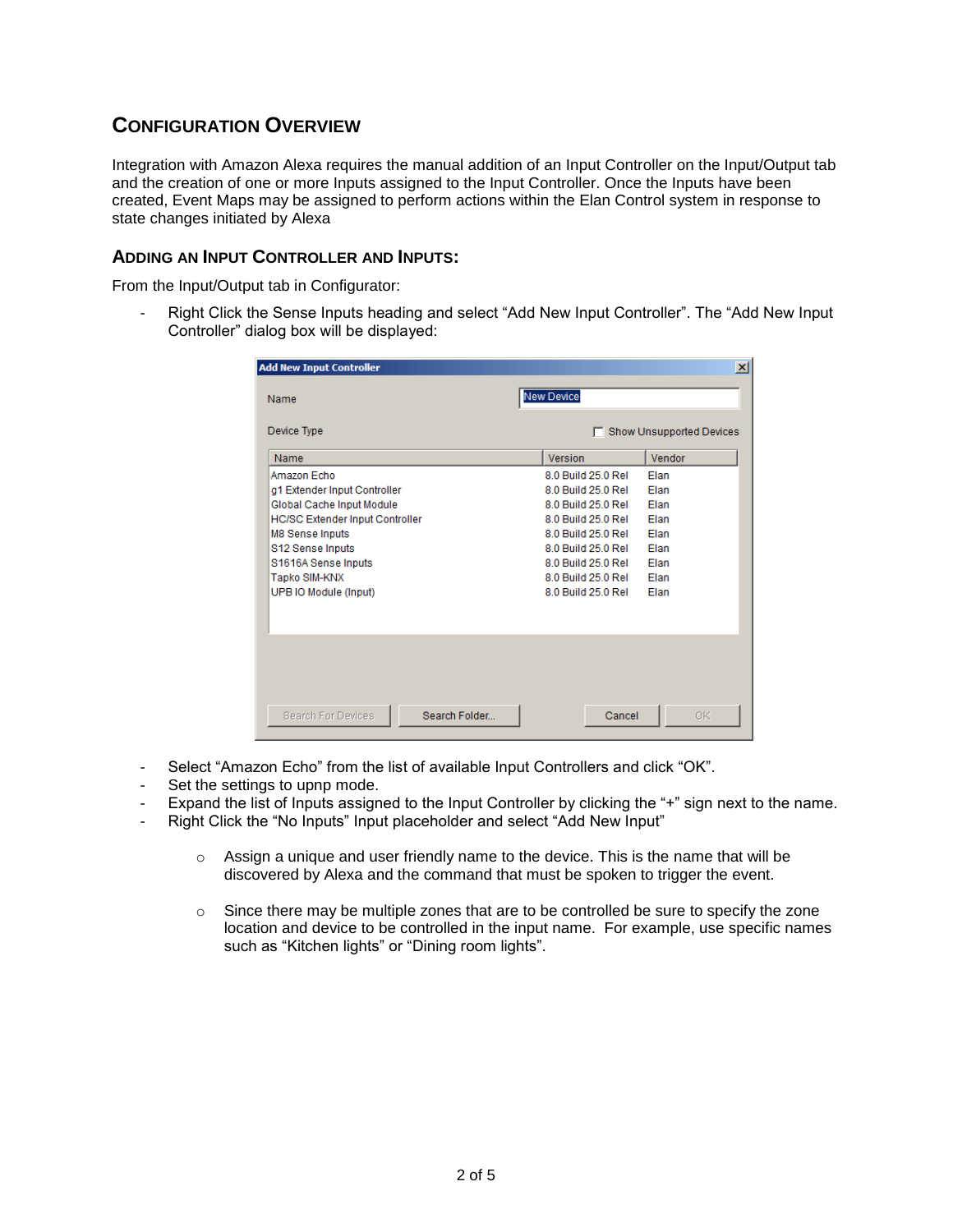# **ADDING EVENT MAPS**

Once the Inputs have been added to the Alexa Input Controller, Event Maps may be assigned to be triggered by changes in the state of the Input. The simplest method of creating these event maps is to right click the Input name and select "Create Event Map For:" and then choosing the appropriate I/O state change:



The "Create New Event Map" dialog will be displayed. The name in the box is the default and may be changed to reflect that the event originated with the Alexa device by prefacing the command with "Alexa:" or "Echo:" or similar. Consistent naming will allow for easier fine-tuning from the Event Mapper tab in Configurator should this prove necessary in the future.

Once the Event Map has been created, Conditions and Commands may be added to the Event as desired. Large strings of commands may be built to be executed sequentially, thus allowing the programming of "Macros" to perform multiple tasks from a single voice command.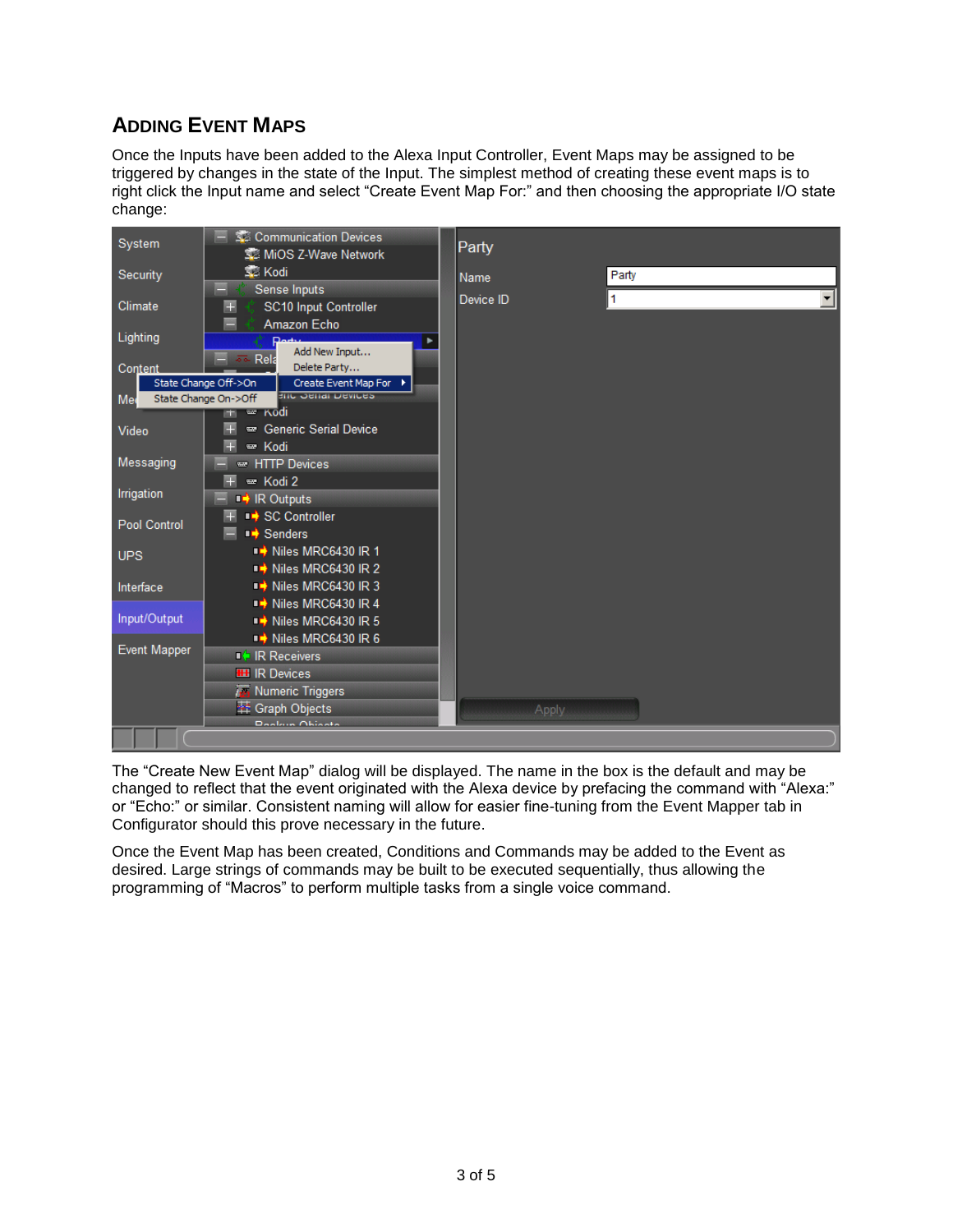# **ALEXA CONFIGURATION:**

Once the Inputs and Events have been created in Configurator, the Inputs must be discovered by the Alexa software before they can be executed via voice commands. The best way to discover the Inputs is with the Alexa App on a smartphone or tablet. Discovery in this way will present a list of devices in the app so that you can be certain all devices were detected and re-discover if needed.

#### **The Discovery procedure occurs in the following manner**:

- When the "Discover" command is issued, Alexa sends a packet to the UPnP broadcast IP address.
- The Elan controller will see this discovery command and present the first 16 Alexa inputs for discovery by the Echo.
- These 16 devices are then flagged as "Discovered" in the ELAN Control software for three minutes. No visual indication of this will be given in Configurator.
- The next "Discover" command will present the next sixteen devices to the Echo for discovery and flag them for three minutes.
- Proceed to discover as many times as needed to get through all of the devices in sixteen device chunks.
- Check the Alexa app to see if all of your devices were discovered properly.
- If any devices were missed, wait three minutes, and then perform the discovery procedure again to pull in the missing devices.

Discovery may also be accomplished by simply stating "Alexa, Discover Devices". If this method is used, it is recommended that the app still be used to verify the presence of all Elan Control Inputs in the Alexa database.

Once all inputs are discovered, they may be triggered using the programmed names in the following manner:

- Saying "Alexa, turn (device name) on" will set the state of the device to "On", triggering the associated Commands if all Conditions are met.
- Saying "Alexa, turn (device name) off" will set the state of the device to "Off", triggering the associated Commands if all Conditions are met.